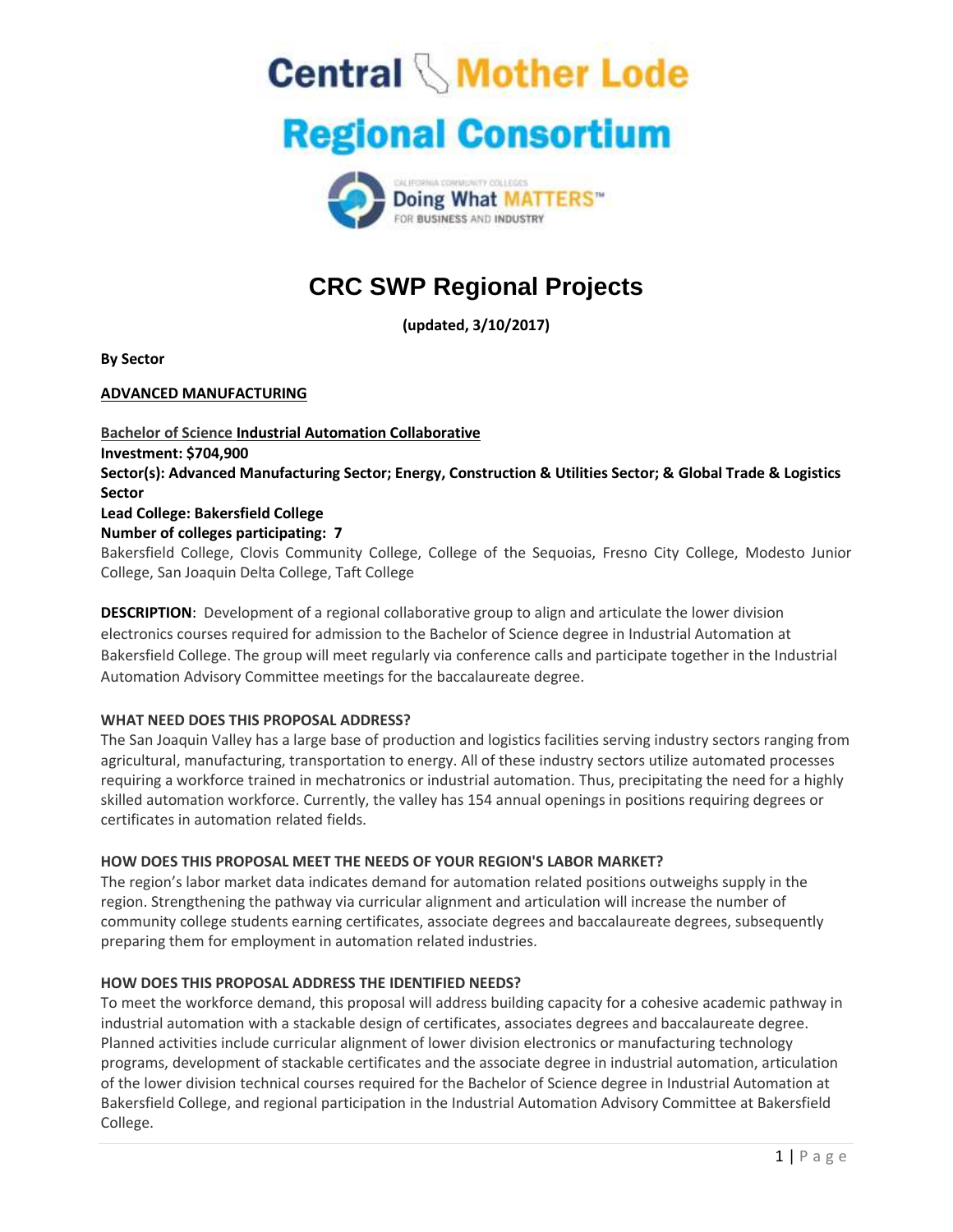### **HOW DOES THIS PROPOSAL ADDRESS THE PRIORITIES ESTABLISHED BY YOUR REGION?**

The Advanced Manufacturing Sector, in which Industrial Automation is included, is designated as a priority by the Central Valley Region.

### **Advanced Manufacturing Pipeline & Partnership Development**

**Investment: \$20,003** 

### **Lead College: Fresno City College**

### **Number of colleges participating: 7**

Reedley College, Clovis Community College, College of the Sequoias, Merced College, Modesto Junior College, Bakersfield College, Fresno City College

**DESCRIPTION**: Advanced Manufacturing is a priority sector for the Central/Mother Lode Region. This project will focus on faculty curriculum and industry certification discussions for regional alignment; sub-regional industry meetings with employers to discuss manufacturing events and projects, internship and/or apprenticeship opportunities, and/or incumbent worker training needs; and support annual Manufacturing Summit and Manufacturing Day events.

### **WHAT NEED DOES THIS PROPOSAL ADDRESS?**

There are a number of educational/workforce partnerships that have developed in the region to address the Advanced Manufacturing sector. This project will be a focused effort by the regional colleges to collaborate with Workforce Development Boards (WDBs), industry associations such as the San Joaquin Valley Manufacturing Alliance and the Manufacturing Council of the Central Valley, and the California State Universities in the region (Stanislaus, Fresno, and Bakersfield) in order to advance manufacturing efforts in the region.

#### **HOW DOES THIS PROPOSAL MEET THE NEEDS OF YOUR REGION'S LABOR MARKET?**

2014-2015: Number of course enrollments: 26,189; Number of students who got a degree or certificate: 538. 2013-2014: Number of course enrollments: 29,326; Number of students who got a degree or certificate: 515; Number of students who transferred:; \* Employed in the second fiscal quarter after exit: 65%; Employed in the fourth fiscal quarter after exit: 63%; Job closely related to field of study:; \* Median earnings in the second fiscal quarter after exit: \$7,486; Median change in earnings: 27%; Attained a living wage: 47%.

### **HOW DOES THIS PROPOSAL ADDRESS THE IDENTIFIED NEEDS?**

Alignment and scheduling of discussions, events, and projects to support the overall growth and development of the Advanced Manufacturing industry in the Central/Mother Lode region: 1) faculty regional/sub-regional curriculum, industry certifications, and/or industry event discussions and coordination; 2) collaborative subregional meetings with workforce development/educational partners in order to advance manufacturing efforts in the region; and 3) annual sponsorship and attendance at a regional meeting with industry and workforce development partners, also known as the Manufacturing Summit.

#### **HOW DOES THIS PROPOSAL ADDRESS THE PRIORITIES ESTABLISHED BY YOUR REGION?**

Advanced Manufacturing is a priority sector for the Central/Mother Lode Region both from a credit/noncredit perspective as well as for not-for-credit offerings.

#### **AGRICULTURE, WATER & ENVIRONMENTAL TECHNOLOGIES**

**Precision Ag & Irrigation Technology Investment: \$339,614 Lead College: College of the Sequoias Number of colleges participating: 2**  College of the Sequoias, Modesto Junior College (also a local project for MJC)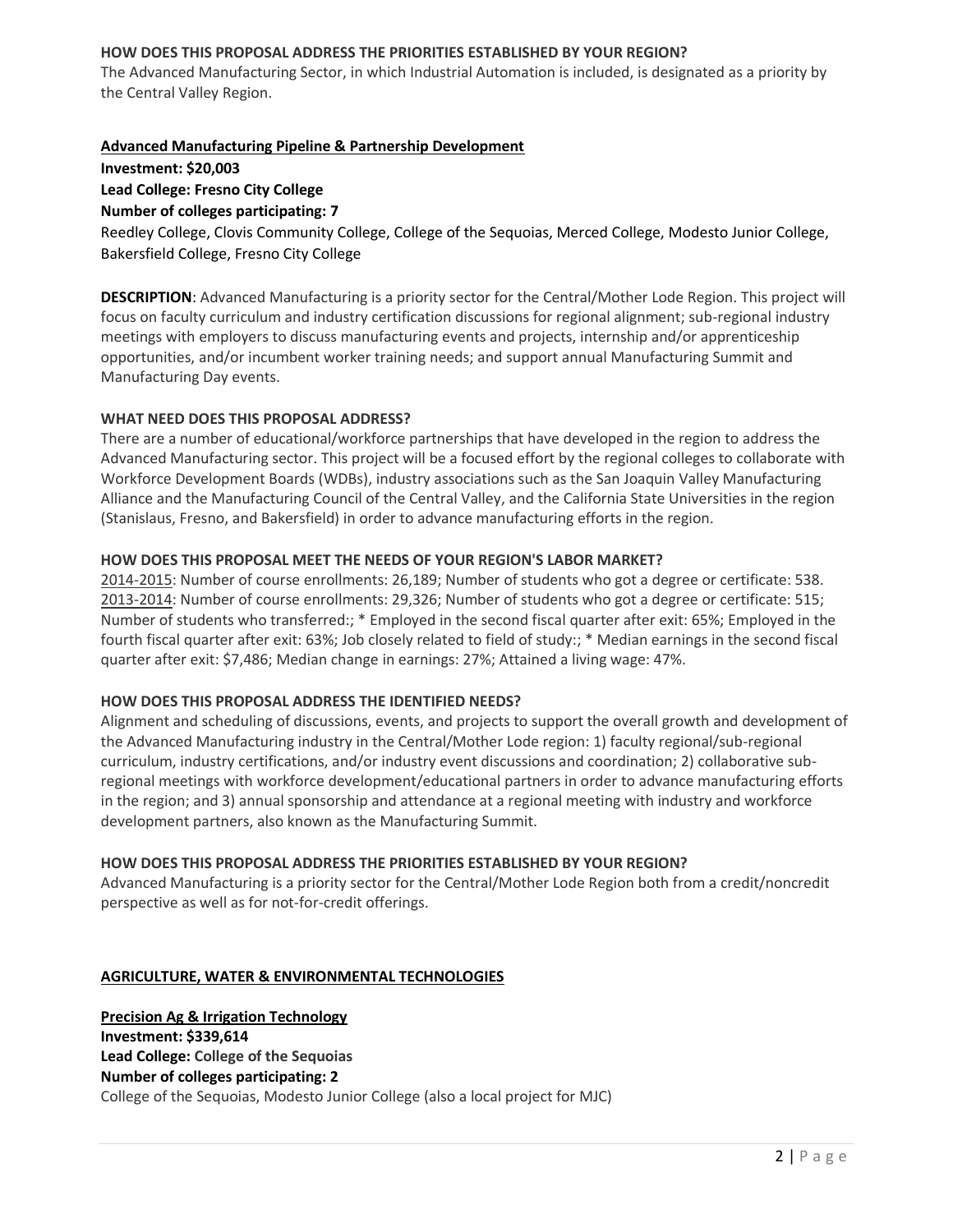**DESCRIPTION**: Utilize curriculum and best practices of the CTE Enhancement Regional Agriculture/Irrigation Project to expand and enhance Precision Agriculture and Irrigation Technology courses in the south valley, specifically College of the Sequoias. Activities will include 1) collaborative meetings with industry partners, Fresno State University and other regional or state schools; 2) development of a Precision Agriculture Lab and Irrigation Technology Lab; 3) working collaboratively with regional community colleges in creating interest in high school students to this highly technical field of work; 4) ensure connectivity and transfer of courses to 4-year institutions

## **WHAT NEED DOES THIS PROPOSAL ADDRESS?**

Agriculture is a major economic force in the San Joaquin Valley. Increasing water use efficiency helps ensure a sustainable agro-economic region that supports employment and fiscal stability for those regions. Precision agriculture practices increase crop yields, reduce waste, and improve overall efficiency across all crop areas.

## **HOW DOES THIS PROPOSAL MEET THE NEEDS OF YOUR REGION'S LABOR MARKET?**

Current Labor Market Information indicates demand outweighs supply in the region. Completing this proposal promises to increase the number of graduates in impacted programs, directly translating to increased numbers of qualified employees.

## **HOW DOES THIS PROPOSAL ADDRESS THE IDENTIFIED NEEDS?**

This project will increase and improve educational offerings in Precision Agriculture and Irrigation Technology across multiple San Joaquin Valley colleges. Additionally, appropriate laboratory equipment will enhance relevancy and improve learning by anchoring concepts and content. The development of a workforce educated in agricultural efficiency methods directly and indirectly raises expectations, capacity, and capability across all agricultural areas.

## **HOW DOES THIS PROPOSAL ADDRESS THE PRIORITIES ESTABLISHED BY YOUR REGION?**

Ag, Water, and Environmental Technology is a priority sector in the Central Valley/Motherlode Region.

**Diesel Truck Technician Investment: \$690,706 Lead College: Reedley College Number of colleges participating: 4**  Merced College, West Hills College Coalinga, Reedley College, San Joaquin Delta College

**DESCRIPTION**: Create and/or strengthen programs to train entry level diesel truck technicians. These programs will include a certificate of completion and an associate of science degree with mandatory work place learning/work experience in cooperation with local industry partners.

#### **WHAT NEED DOES THIS PROPOSAL ADDRESS?**

Local industry partners such as truck dealerships, independent repair facilities and trucking companies have identified a shortage of entry level diesel truck technicians. Existing Agriculture Mechanics programs in the Central Region have historically focused on off-highway equipment technicians but will now create a pathway for on-highway diesel trucks technicians so the programs can focus on both areas.

#### **HOW DOES THIS PROPOSAL MEET THE NEEDS OF YOUR REGION'S LABOR MARKET?**

The region's labor market data indicates demand outweighs supply in the region. Creating these pathways will increase the number of graduates in community college programs, directly translating to increased numbers of entry level technicians.

#### **HOW DOES THIS PROPOSAL ADDRESS THE IDENTIFIED NEEDS?**

This proposal will create/strengthen new pathways in existing Agriculture Mechanics programs in the Central Region. Community Colleges along with industry partners will identify skill sets that are required for entry level diesel truck technician that are not currently taught in existing programs. New skill sets such as Suspension and Steering, Brake Systems and other topics will be developed into new courses or infused into existing classes.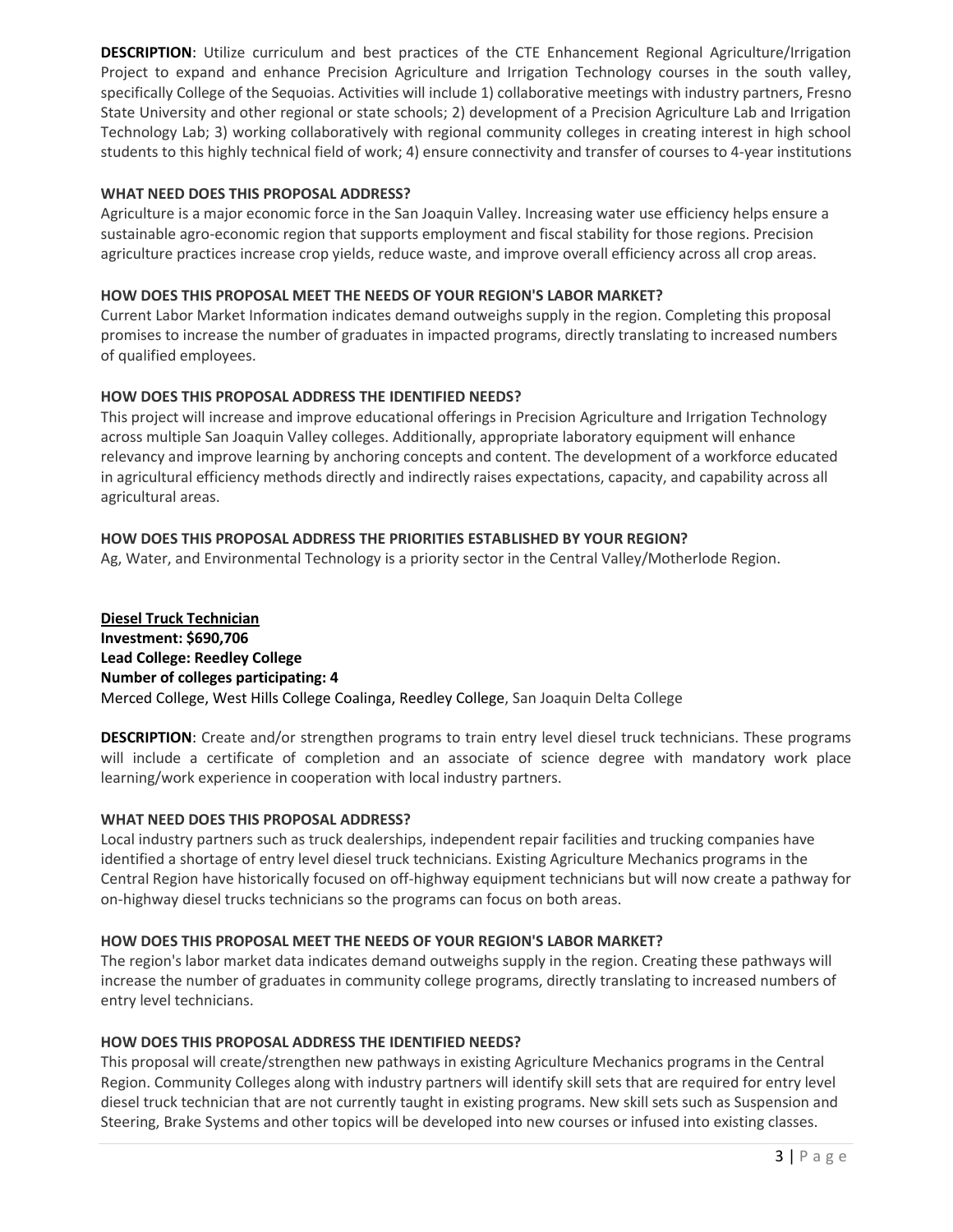Ag, Water, and Environmental Technology is a priority sector in the Central Valley/Motherlode Region.

#### **HEALTH**

## **Nurse Faculty Development & Recruitment Project Investment: \$140,000 Lead College: Fresno City College Number of colleges participating: 5**

Bakersfield College, College of the Sequoias, Fresno City College, Merced College, West Hills College Lemoore

**DESCRIPTION**: Cost: \$140,000 Number of colleges participating: 5 • Development of a regional marketing plan for nursing faculty recruitment • Development of a tri-fold brochure on "Becoming a Nurse Educator" • Purchasing the BRN's mailing list for direct mail campaign to RN with MSN • Hiring of an Outreach Coordinator to increase awareness of nursing education opportunities at regional community colleges • Providing a Nurse Educators Training Course (online) Description: Many of the community colleges in the region have faculty positions posted/open for their Nursing Divisions for Instructors. These positions are very difficult to fill for a variety of reasons. This project will develop and implement a marketing and recruitment plan for hiring new nursing faculty. We will also be offering a training course on "Becoming a Nurse Educator" as well as hiring a part-time Recruitment Coordinator to conduct outreach to CSU's and UC's Masters of Nursing programs. Through these efforts regional community college faculty vacancies will be filled (including future vacancies due to retirements) while student nursing success will be improved by an increase in NCLEX-RN college pass rates.

#### **WHAT NEED DOES THIS PROPOSAL ADDRESS?**

1. CTE Faculty Recruitment; Eliminates barriers to hiring qualified instructors for nursing programs (SWF objective #11) 2. Increases the quality of CTE educational courses (Nursing) that lead to successful workforce outcomes.

#### **HOW DOES THIS PROPOSAL MEET THE NEEDS OF YOUR REGION'S LABOR MARKET?**

Health care in general is one of the most in need occupations in the Central Valley. Registered Nurses are listed as the number one healthcare occupation in demand. Current projections are as follows: Annual Average Employment between 2010 to 2020: 251,800 to 306,100 Projected Employment Change: +21% Average Annual Job Openings: New: 5,420 Replacements: 4,520 Total Jobs: 9,980

## **HOW DOES THIS PROPOSAL ADDRESS THE IDENTIFIED NEEDS?**

The need for qualified registered nurses (RN) who are in academia can impact the number of enrollments of nursing students to a program. RN faculty are required to meet the Board of Registered Nursing's hiring requirements. RN faculty are not paid at the higher rate of salaries compared to the hospital's clinical staff nurse.

#### **HOW DOES THIS PROPOSAL ADDRESS THE PRIORITIES ESTABLISHED BY YOUR REGION?**

Recruiting and increasing the number of qualified Registered Nurses (RN) in the Central Valley Region would allow for the improved outcomes of completing the RN Program and increase the pass rates for the NCLEx-RN Professional licensure exam.

**Health Simulation Investment: \$297,000 Lead College: Bakersfield College Number of colleges participating: 3**  Bakersfield College, Porterville College, San Joaquin Delta College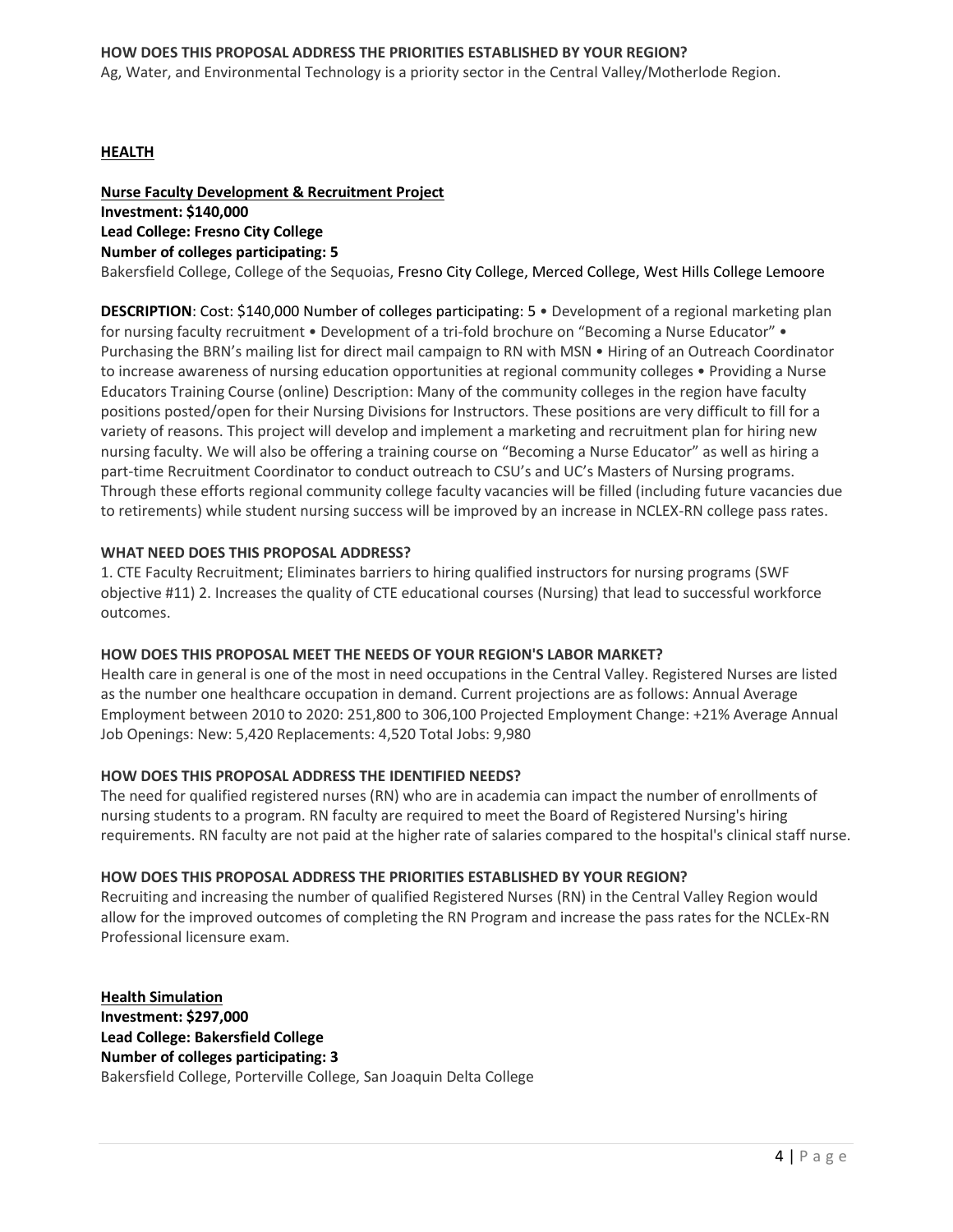**DESCRIPTION:** Development of a simulation users network group with a primary focus on development of simulations that can be shared with participating colleges and within the region. The group will meet monthly to share best practices and strategies for student success.

## **WHAT NEED DOES THIS PROPOSAL ADDRESS?**

The Health Simulation Proposal addresses several needs of the Central Valley Bakersfield College, and our regional partners, are all located in the Central Valley/Mother Lode Region of California. It has been well documented the need of qualified healthcare workers in this highly underserved area. In fact, Registered Nurses (RN), Licensed Vocational Nurses (LVN), Emergency Medical Technicians (EMT), and Paramedics have been consistently identified in the top 100 occupations based on projected needs, with RN's identified with the highest annual openings. (Economic Modeling Specialist International Sept 2016). According to the United States Census Bureau report (2015), Bakersfield's population has increased by 40.6% between 2000 and 2010. This, coupled with the health and long term care needs of our aging population, including increased medical emergencies; growing numbers of people accessing the healthcare system due to the recent reforms in healthcare; the anticipated acceleration of retirements of healthcare workers, and the subsequent job vacancy forecast, all lead to a dismal projection in providing qualified trained healthcare professionals. (https://www.labormarketinfo.edd.ca.gov (2017). Despite the increased enrollment numbers in the RN, LVN, EMT, and Paramedic Programs over the last 4 years, local hospitals report growing vacancy rates up to 12 – 18% with an upsurge in turnover rates. In addition, long term agencies, correctional institutions and outpatient facilities are reporting even higher vacancy and turnover rates. (Bakersfield College Joint Advisory Committee Minutes, January 2017). The increased enrollment numbers has created clinical placement site issues. Clinical sites are severely impacted creating limited space. This proposal, and its subsequent benefits, will decrease the impacted space at each clinical site, allowing students to participate in simulation based training in lieu of physically being present at the clinical sites, and will promote standardized clinical educational experiences of the Allied Health Division (faculty and students). In our central region we have a severe deficit of nurses, particularly in the specialty areas (Emergency Department, Critical Care Units, Perioperative Care, Ambulatory Care, and Labor and Delivery). This proposal will aid in both training faculty in Simulation education, integrate into curriculum, and provide consistent simulated educational experiences for the students. This will be necessary for the outlying areas where there are limited opportunities to care for higher acuity patients. In 2002, The Joint Commission (TJC) established National Patient Safety Goals as a method to reduce errors in healthcare settings. Examples of patient safety measures include use of EHR and bar code scanning of medications. Some clinical sites are reluctant to give access to the EHR and automated medication dispensing units, and therefore students may have limited opportunities to use these safety tools. Simulation provides practice of these skills in a safe, controlled environment allowing learning experiences which will promote a smooth transition into the workforce.

## **HOW DOES THIS PROPOSAL MEET THE NEEDS OF YOUR REGION'S LABOR MARKET?**

Across the nation, the need for healthcare workers including Registered Nurses (RN), Licensed Vocational Nurses (LVN), and Emergency Medical Technicians (EMT)/Paramedics is increasing. According to the U.S. Department of Labor (2012), unemployment decreased by two percent between the years 2000 to 2010. However, healthcare employment openings increased by more than 25% during the same period. The U.S. Department of Labor also projects than by 2020 nearly 1 in 9 jobs in the United States will be in the health care sector. California mirrors this same trend with increases in the healthcare sector needed to fill new positions and replace current workers who will leave their jobs (e.g. retirement, attrition from the profession. etc.) over the same period. (U.S. Department of Labor., Health Care Employment Projections for 2010 – 2010, 2013). California has been projected in an employment outlook report published by the U.S. Bureau of Labor Statistics (2013) to need an annual average of 9,980 RNs; 3,170 LVNs; and 990 EMTs/Paramedics from 2014 – 2024. In Kern County and the Bakersfield area, the projected need for these health care workers also shows increases in these jobs to meet the needs. The California Community Colleges: Doing What Matters For Jobs and the Economy website has compiled the labor market data on five-year trends and projected job openings from 2014 to 2019 (www.cccco.edu,Launchboard, 2017). Registered nurses in our community have experienced a 5-year change of 1,654 new jobs with further increases for the next five years. Licensed vocational nurses have an increase in job openings from 2009 – 2014 of 1, 098. The next five years is also showing a projected increase in this occupation. Finally, the EMTs/Paramedics had an increase of 299 jobs from 2009 to 2014. The five-year trend is also growth for these healthcare support positions. The needs of our regional labor market mirrors the trend in California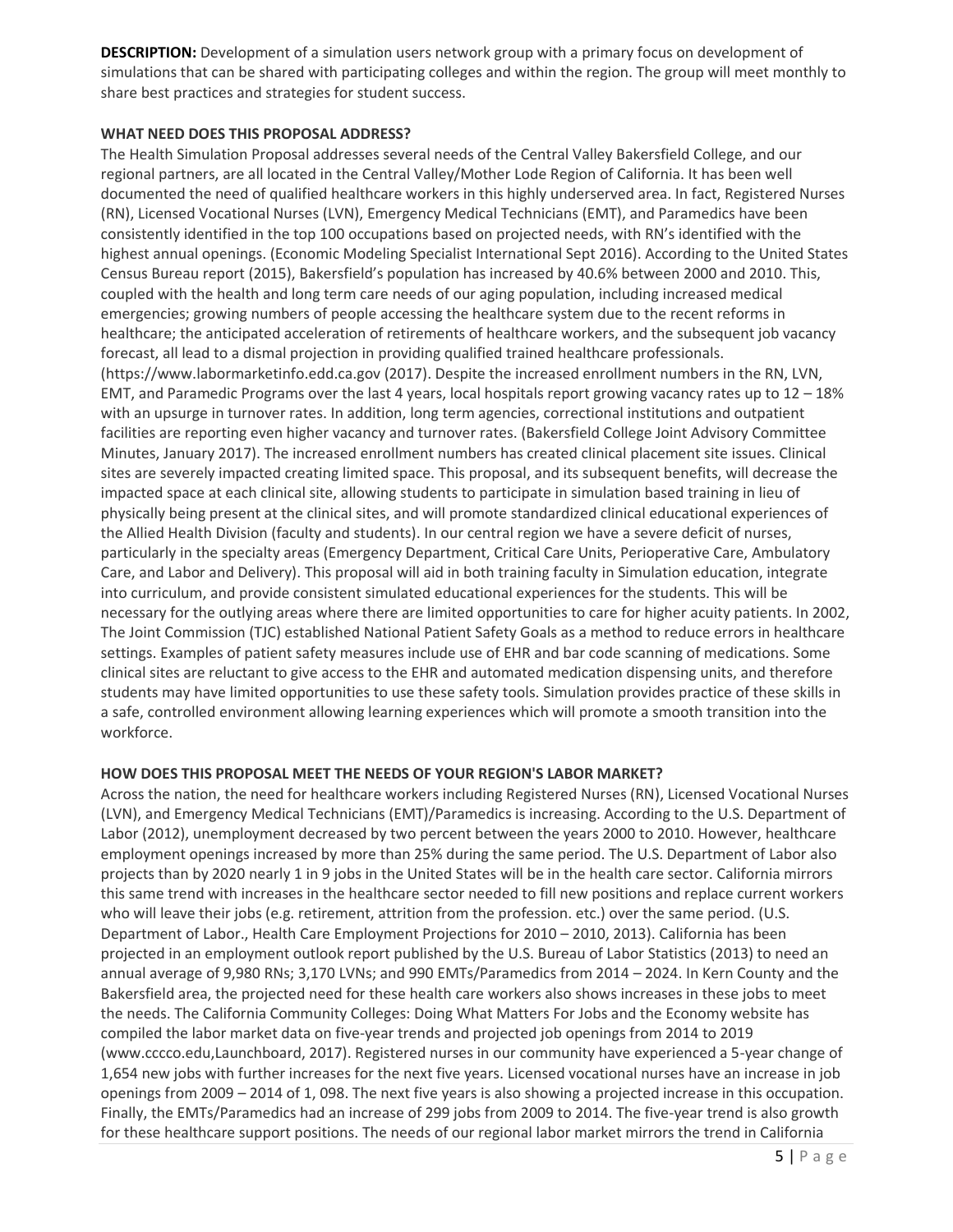and the nation for increasing numbers of healthcare workers who serve in technical and support positions. These are programs that are supported by the community colleges through the associate degree or vocational certificates. Our aging population and the projected population growth in our region will continue to demand a large, strong, and qualified workforce to meet this need. Simulation in our healthcare education programs can make a difference in attaining this goal.

## **HOW DOES THIS PROPOSAL ADDRESS THE IDENTIFIED NEEDS?**

This HealthCare Simulation Proposal addresses the need for more training hours, limited patient encounters and impacted clinical sites, regulatory oversight, and the problem of patient safety by using innovative training in a controlled environment with deliberate practice and assessment. This provides standardized educational experiences incorporating cognitive, psychomotor, and affective skills. Furthermore, simulation based learning significantly improves skills and skill retention for participants. (Medical Teacher 10/06/2013, Vol 35 e1511 e1530) At a recent Joint Advisory meeting (January 2017) with our community partners, it was discussed that lack of access to the Electronic Healthcare Record (EHR), glucose monitoring, medication dispensing system and barcode medication scanning are huge limitations to the student's growth and development as effective practitioners. These limitations grossly restrict valuable clinical experiences, and inhibit their transition into practice. Additionally, there were concerns expressed these identified limitations pose a huge safety risk by not allowing the students to grasp the full picture to develop appropriate plans of care. Clinical sites are overburdened with the number of students, lack of resources, and qualified personnel to train students. Simulation will ease the burden on the staff and resources, and still provide high quality learning experiences. This is accomplished by providing standardized learning experiences in a controlled environment which may be customized to student's specific learning needs and program curriculum. More specifically, simulated educational experiences may be tailored to meet the training needs of the higher acuity patients not consistently seen in the rural settings. Also, the need to focus on training for the specialty areas can be captured through the use of simulation. Other areas which this proposal, and its subsequent benefits addresses is faculty development in using simulation to enhance instruction, improve student retention, and skill acquisition; foster interprofessional cooperation between regional and local faculty, staff, and Allied Health students; enhance community relations, and; improve employability and increase employer satisfaction and enhancing the quality of the future workforce. "Fresno, Modesto, and Bakersfield-Delano areas are among the top five U.S. regions with the highest percentage of residents living below the poverty line." (Associated Press, September 20, 2012). By increasing enrollment of students within in our programs, there will an increased number of students entering the workforce with certificates and degrees and the ability to obtaining a living wage.

## **HOW DOES THIS PROPOSAL ADDRESS THE PRIORITIES ESTABLISHED BY YOUR REGION?**

The proposal addresses the priorities established by our region, including: 1) Developing a Simulation Users Network group focusing on regional collaboration and innovative practices. 2) Promoting best practices when using simulated learning experiences. 3) Developing standardize tools and resources that can shared among the network users. 4) Increasing student enrollment in the Allied Health Division. 5) Enriching the lives of individuals and families by increasing the number of certificates and degrees awarded to provide a living wage in a region with extremely high poverty rates. 6) Decreasing the burden on clinical sites while ensuing equivalent learning experiences though simulation. 7) Aiding students to safely transition into the workforce, meeting the community standards for entry level practice. 8) Decreasing attrition rates.

## **ICT/DIGITAL MEDIA**

## **NetLab (ICT) Hub Collaborative Investment: \$391,880 Lead College: San Joaquin Delta College Number of colleges participating: 4**  San Joaquin Delta College, West Hills College Lemoore, West Hills College Coalinga, Cerro Coso Community College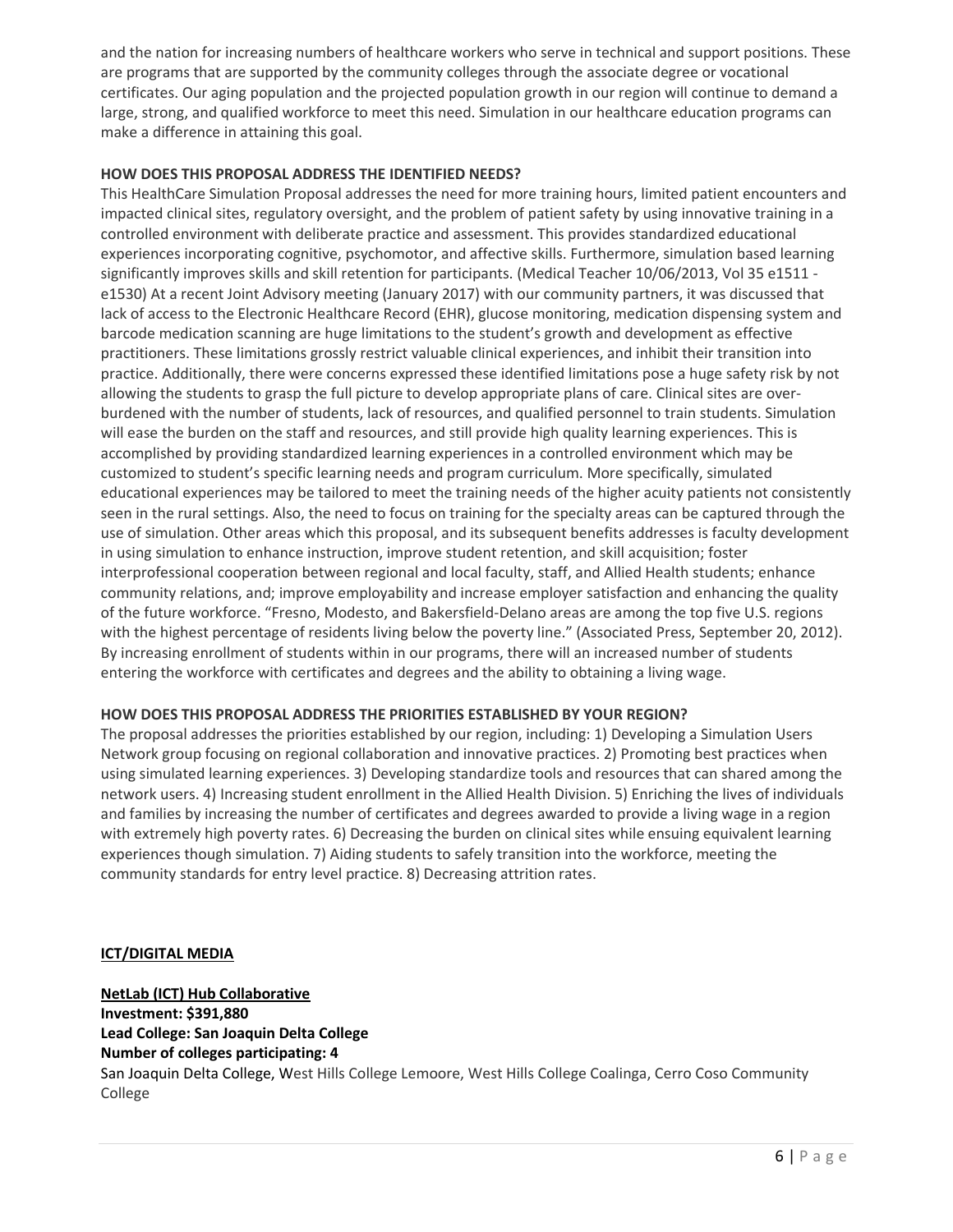**DESCRIPTION:** Partner colleges will have the ability for their ICT courses/students to access a virtual ICT laboratory. Some individual colleges lack the equipment necessary for students to attain the appropriate higher level skills necessary in ICT. This project will allow faculty to use state of the art equipment that otherwise it would be inaccessible to them.

## **WHAT NEED DOES THIS PROPOSAL ADDRESS?**

Information Communication Technologies are part of an integral day to day operation in all Sectors including IT, Logistics, Commerce, etc... There is a significant shortage of qualified technicians with ICT skills. This proposal aims to increase the regional need for this type of skilled workforce.

### **HOW DOES THIS PROPOSAL MEET THE NEEDS OF YOUR REGION'S LABOR MARKET?**

The proposal will meet the needs not only of the regional labor market, but the state's as well. There is a significant shortage of qualified individuals with ICT skills.

### **HOW DOES THIS PROPOSAL ADDRESS THE IDENTIFIED NEEDS?**

This proposal allows partner colleges the ability for their ICT courses/students to access a virtual ICT laboratory. Some individual colleges lack the equipment necessary for students to attain the appropriate higher level skills necessary in ICT. This project will allow faculty to use state of the art equipment that otherwise it would be inaccessible to them.

### **HOW DOES THIS PROPOSAL ADDRESS THE PRIORITIES ESTABLISHED BY YOUR REGION?**

The ICT sector is one of the priority sectors four our region.

**Across All Sectors** 

**AEBG Workforce Training Partnership Investment: \$145,350 Lead College: Taft College Number of colleges participating: 1**  Taft College

**DESCRIPTION:** A partnership with West Kern Adult Education Network (WKAEN) to develop a collaborative approach to workforce skill-building. Drivers include: A focus on understanding and meeting the needs within West Kern District as much as possible, and creating a measurable, operational plan for Access. Outcomes: A. Strong Workforce data to capture 1. Employment successes 2. Career advancement B. Certification, GED, completions C. Academic outcomes for students who go on to further education.

#### **WHAT NEED DOES THIS PROPOSAL ADDRESS?**

This proposal addresses the need to increase the number of program completers on jobs by the 2nd and 4th quarters after completing a certificate program.

#### **HOW DOES THIS PROPOSAL MEET THE NEEDS OF YOUR REGION'S LABOR MARKET?**

This proposal will coordinate efforts with the West Kern Adult Education Network to focus on a few of the top ten occupations labor market projections in Personal Care Aides and Food Preparation/Server. http://www.labormarketinfo.edd.ca.gov/file/occproj/cal\$occnarr-2015-2017.pdf

#### **HOW DOES THIS PROPOSAL ADDRESS THE IDENTIFIED NEEDS?**

The AEBG Workforce Training Partnership will focus on increasing the employment. These occupations do not require a high school equivalency which will provide much needed employment preparation for 25% of the adult population in this region who lack a high school education. The Personal Care Aide standards-based curriculum was specifically designed for readers with lower literacy levels, or for trainees for whom English is a second language. The course will be used as a stand-alone certificate program but offer clear pathways to additional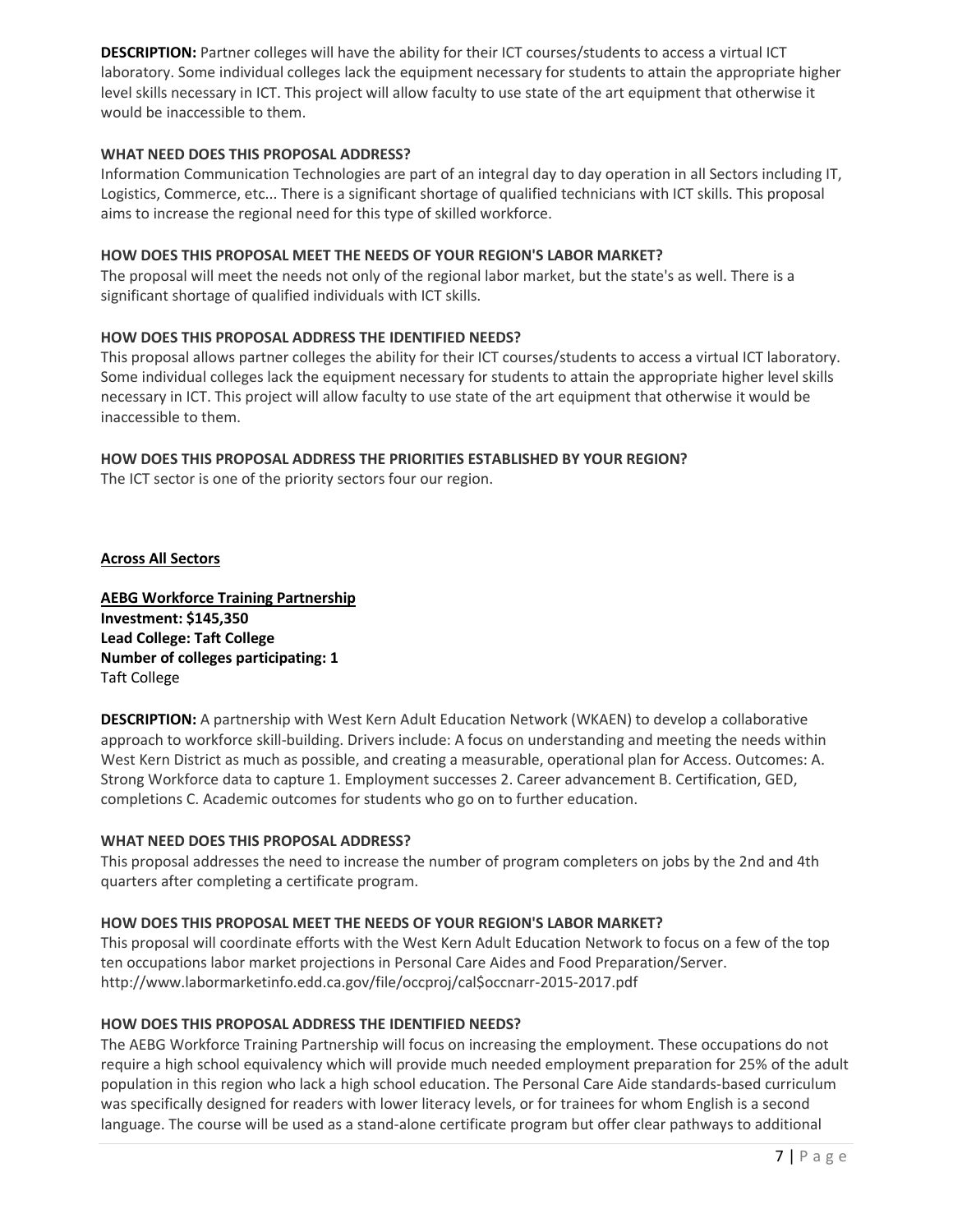levels of medical training and higher education. The Food Preparation / Server curriculum is being developed but will be tailored to literacy levels as well. Neither program require a formal educational certificate or diploma.

## **HOW DOES THIS PROPOSAL ADDRESS THE PRIORITIES ESTABLISHED BY YOUR REGION?**

This proposal have been a result of communication and coordination between Taft College, West Kern Adult Education Network and Taft Union High School CTEC programs. Instructors will be obtained by integrating industry professionals. In order to track workforce progress and outcomes across institutions and programs, students will be issued a Taft College ID card. Student informational materials will be developed and distributed to educate students as to industry-informed career pathways that prepare students for jobs needed within the region's market.

**CTE Regional Branding and Marketing Investment: \$200,000 Lead: SCCCD Number of colleges participating: 3**  Clovis Community College, Fresno City College, Reedley College

**DESCRIPTION**: Develop and execute a cohesive, professional branding and marketing of CTE programs and opportunities offered by the State Center Community College District colleges and centers. The project will target prospective students, employers, and community organizations.

## **WHAT NEED DOES THIS PROPOSAL ADDRESS?**

Brand building provides an opportunity to move from laundry-listing of classes, programs, and benefits to distilling a unique promise that has the greatest value for our targets--students, employers, and community organizations. Branding defines and disseminates a value system of qualities and character that make our district/colleges distinctive in our communities and region. Branding and marketing must be specific and distinctive and will provide the mechanism to set our region apart from competing product from both public and private options. This project will allow the colleges to find the place to occupy among what's important to their targets and make it theirs--programmatically, in customer service, in their inventiveness and in how they message it all. This approach only works if it is kept time after time which is at the heart of this project. One of the most important unified objectives is to take a leadership position in CTE. If a strong distinction can be made about how CTE is delivered the SCCCD way in context of a brand message, and individual colleges properly leverage that brand in CTE programming and in allied marketing executions, both District and individual colleges will be more successful in meeting their objectives. In the process, colleges can still maintain their individuality with brand and communications standards. Cost and communications efficiencies are a result, and targets find value in knowing their choices are credible and how these choices are organized and available.

## **HOW DOES THIS PROPOSAL MEET THE NEEDS OF YOUR REGION'S LABOR MARKET?**

Prospective students and employers are largely unaware of the CTE programs offered by our colleges and, thus, student are unable to access much-needed training to become employable and employers have difficulty finding skilled employees. These are missed opportunities in an area that has high unemployment rates. Employers and community organizations express a critical and urgent need for skilled employees and clearly indicate an extreme need to connect with college programs rather than turning to other means to secure employees. This proposal will increase knowledge about career technical programs available at the SCCCD colleges and centers and will identify SCCCD college programs as the high-quality, robust, and effective programs they are. Connecting students and employers to effective community college CTE programs is essential to the labor market.

## **HOW DOES THIS PROPOSAL ADDRESS THE IDENTIFIED NEEDS?**

This proposal will result in enhanced involvement of all regional and local stakeholders – businesses and their representatives, workforce and economic development agencies, government, educational organizations, nonprofits, and STUDENTS. Connecting these stakeholders to the CTE programs and services at the colleges and centers will add to the potential for lasting impact. A truly effective campaign will also build on the longstanding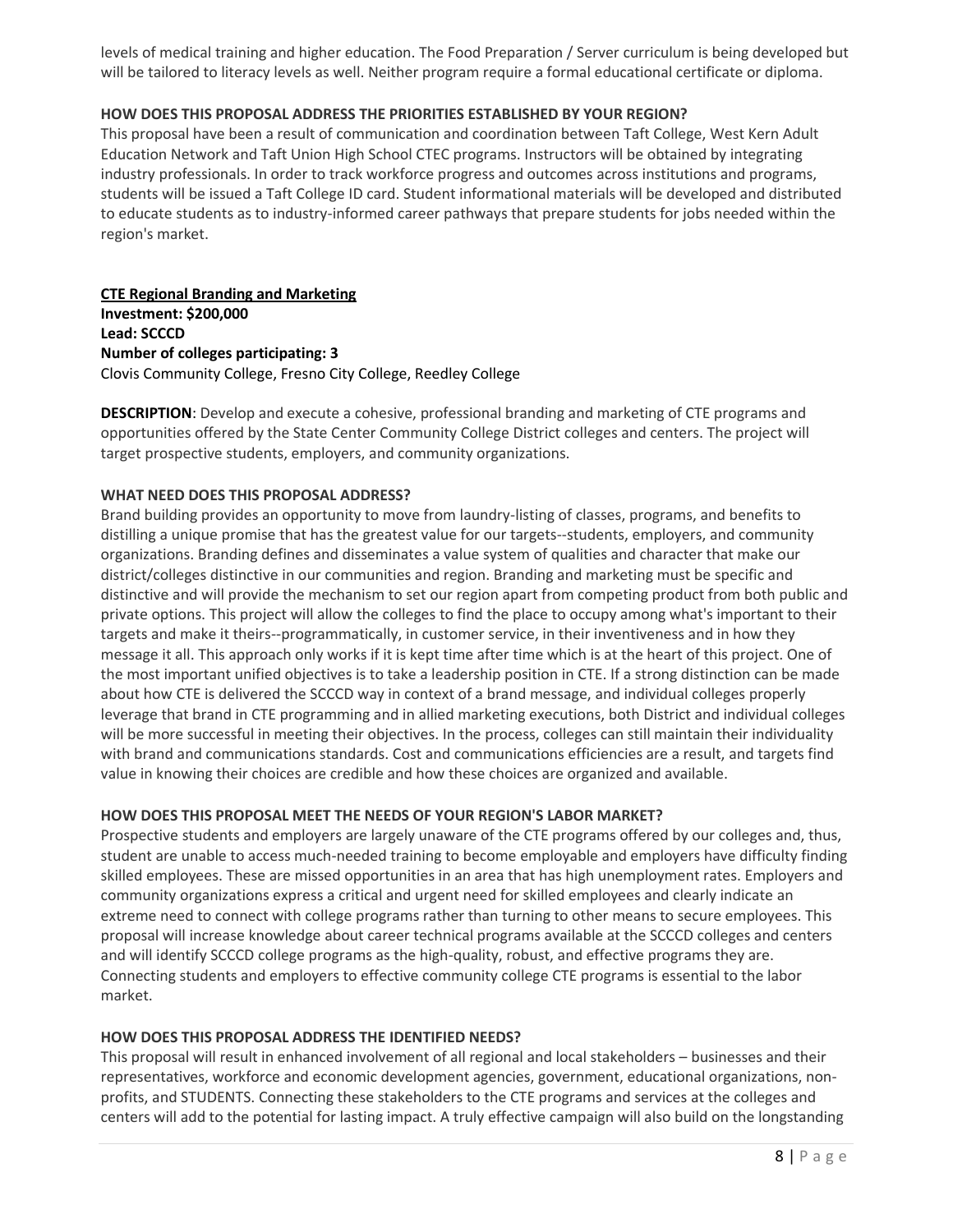efforts of others in the region, ensuring effective and efficient use of funds. A marketing campaign will benefit current and future students, increasing both enrollment and eventual employment for students and helping employers find the skilled employees they need. Alignment of this project with the broader branding and marketing efforts currently underway by the CCCCO is also important and will provide an opportunity to leverage the resources of both, leading to high efficiency and effectiveness.

## **HOW DOES THIS PROPOSAL ADDRESS THE PRIORITIES ESTABLISHED BY YOUR REGION?**

The Central/Mother Lode Region strategic plan lists alignment as one of its four major goals. Alignment refers to engaging with industry to align CTE programs with leading and emergent sectors; aligning services across multiple providers, and building partnerships of industry, labor, education, workforce and economic development entities; and aligning efforts to provide comprehensive regional career pathways that align with industry sectors. This proposal provides the mechanism to help the colleges achieve this goal. More importantly, it will also align students with programs, thus achieving the other three goals: increase the amount of CTE instruction delivered, continuously improve CTE outcomes with a particular focus on completion of industry valued credentials, job placement, and wage advancement, and close the equity gaps in program access, completion, and earnings of underserved populations. This proposal will rebrand our CTE programs and provide an effective marketing approach to connect students to employers.

**Workforce/Economic Development Collaboration and Coordination Investment: \$214,908 Lead: SCCCD Number of colleges participating: 3**  Clovis Community College, Fresno City College, Reedley College

**DESCRIPTION**: SCCCD, on behalf of its three colleges and three centers, proposes to use SWP funds to establish a workforce/economic development function at the district level to coordinate college efforts and develop/enhance collaboration among the colleges and within the business/industry sectors.

## **WHAT NEED DOES THIS PROPOSAL ADDRESS?**

Employers and community organizations continually ask for relevant, up-to-date information regarding CTE programs and services. Efforts to increase CTE enrollments and completion must be well-coordinated and communicated throughout the service region in order to be effective. This coordination and communication must include prospective students, employers, and community organizations. Employers and community agencies have identified a need for more and better partnerships leading to an improved economic development environment. Additionally, both employers and students have identified a need for coordination of programs and support services among the colleges and centers and transferability and/or portability of curriculum.

## **HOW DOES THIS PROPOSAL MEET THE NEEDS OF YOUR REGION'S LABOR MARKET?**

The district dean of workforce and adult education will provide overall leadership in the coordination, planning, organization implementation, evaluation, and policy development for district-wide workforce programs. A district dean will be a catalytic force to formulate, implement, collaborate, and promote career technical education and economic development throughout the State Center Community College District and regionally. This position will serve as a liaison between the district and agencies administering district-wide workforce initiatives.

## **HOW DOES THIS PROPOSAL ADDRESS THE IDENTIFIED NEEDS?**

Working in tandem with staff and faculty across the district, the district dean will lead and coordinate efforts to ensure the effective delivery of relevant workforce preparation, economic development and training programs across the SCCCD service region. A district dean can serve in this capacity while coordinating district efforts with those of the colleges and centers. District-wide articulation of the career technical education programs among the district's colleges and centers will be increased and improved, as well as with secondary and other postsecondary institutions. A position at the district level will be able to establish and maintain working linkages and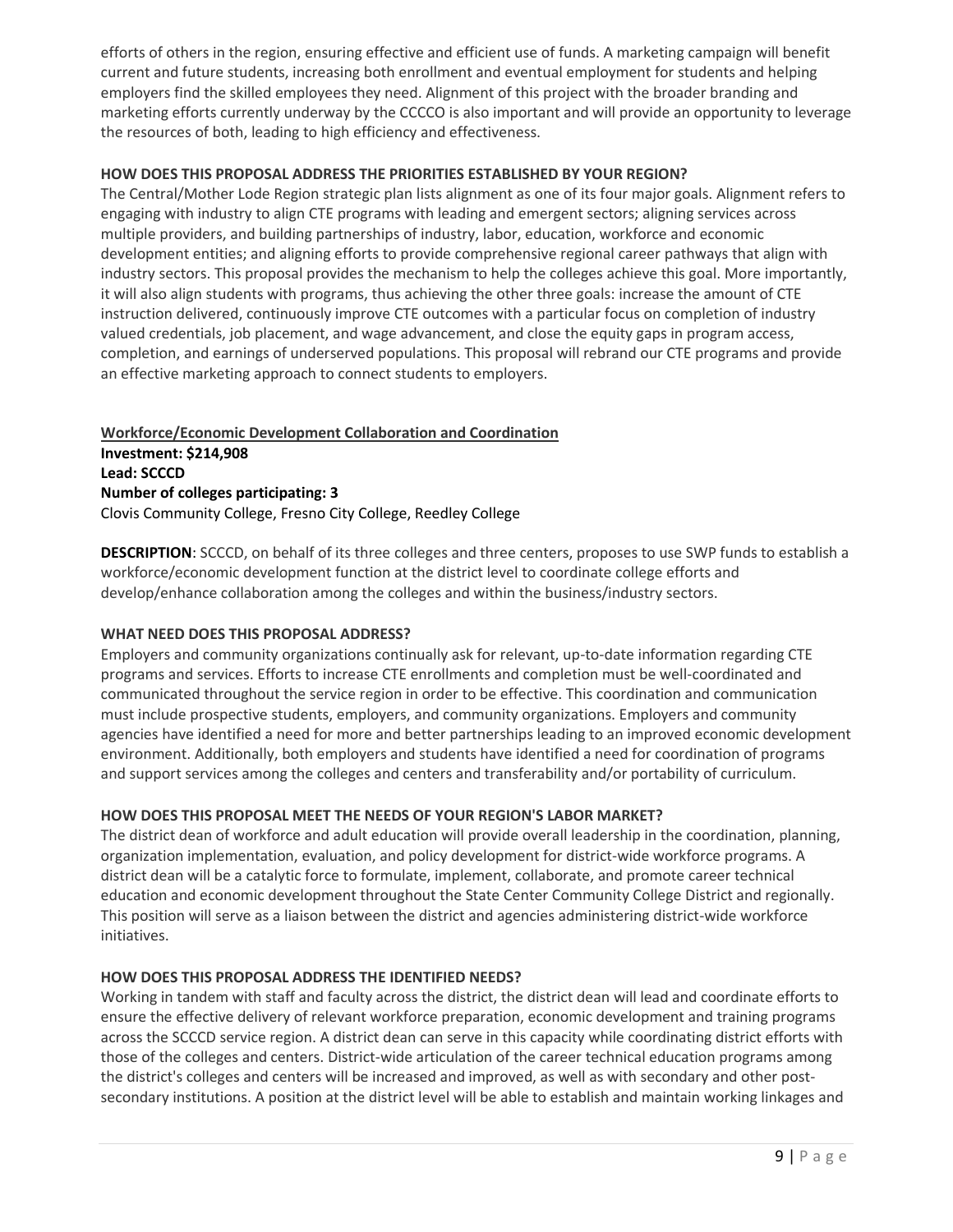partnerships with industry, secondary education, and community agencies and organizations at the regional and state levels pertaining to the district-wide efforts in all sectors.

## **HOW DOES THIS PROPOSAL ADDRESS THE PRIORITIES ESTABLISHED BY YOUR REGION?**

The Central/Mother Lode Region strategic plan lists alignment as one of its four major goals. Alignment refers to engaging with industry to align CTE programs with leading and emergent sectors; aligning services across multiple providers, and building partnerships of industry, labor, education, workforce and economic development entities; and aligning efforts to provide comprehensive regional career pathways that align with industry sectors. This proposal provides an executive level district dean position to coordinate college and center programs; lead and coordinate outreach, branding, and marketing; and provide help and support to the colleges in their activities and achievement of their CTE goals. It will also be the district liaison businesses and community organizations, thus achieving the other three goals: increase the amount of CTE instruction delivered, continuously improve CTE outcomes with a particular focus on completion of industry valued credentials, job placement, and wage advancement, and close the equity gaps in program access, completion, and earnings of underserved populations.

## **Dual Enrollment/Student Services/ Prison Education Investment: \$257,477 Lead College: West Hills Coalinga Number of colleges participating: 3**  Taft College, West Hills College Coalinga, Bakersfield College

**DESCRIPTION:** Enhance the CTE Dual Enrollment offering/sections and opportunities to different high schools in our region.

### **WHAT NEED DOES THIS PROPOSAL ADDRESS?**

This proposal addresses the need to increase the number of students pursuing a college education, specifically for CTE programs. It also addresses the industry need for individuals who possess soft skills and technical skills. Should students who complete these dual enrollment courses decide to forego a college education, they will have gained technical skills that will carry into the workforce, making them more prepared for the workforce.

#### **HOW DOES THIS PROPOSAL MEET THE NEEDS OF YOUR REGION'S LABOR MARKET?**

According to EMSI labor reports, it is anticipated that there will be an increase in the need for welders in 2018, with an estimated 1,849 welding positions becoming available. By allowing students to earn dual enrollment units in the welding program through their high school, students will have a more advanced skillset to bring into the workforce and fill these positions. Regional colleges will work on different CTE programs will local ROP groups to enhance CTE offerings throughout the region. The project will align regional efforts and will help colleges have a uniform process to offer dual enrollment in CTE areas.

#### **HOW DOES THIS PROPOSAL ADDRESS THE IDENTIFIED NEEDS?**

By allowing students to earn college credit while they are still in high school, the likelihood of students pursuing a college education increases. This will also help students shorten the amount of time that they spend in college and increase completion rates. Students will also gain technical skills that they can use in the workforce.

#### **HOW DOES THIS PROPOSAL ADDRESS THE PRIORITIES ESTABLISHED BY YOUR REGION?**

This proposal helps to increase awareness of and participation in CTE programs, as well as increase the amount of middle skill credentials earned by allowing high school students to take dual enrollment CTE courses. It will also assist in aligning high school and community college curriculum by establishing pathways for CTE programs, allowing a smooth transition from high school to community college. In addition, high school students will participate in career exploration and job preparation activities, serving to better prepare them for the workforce.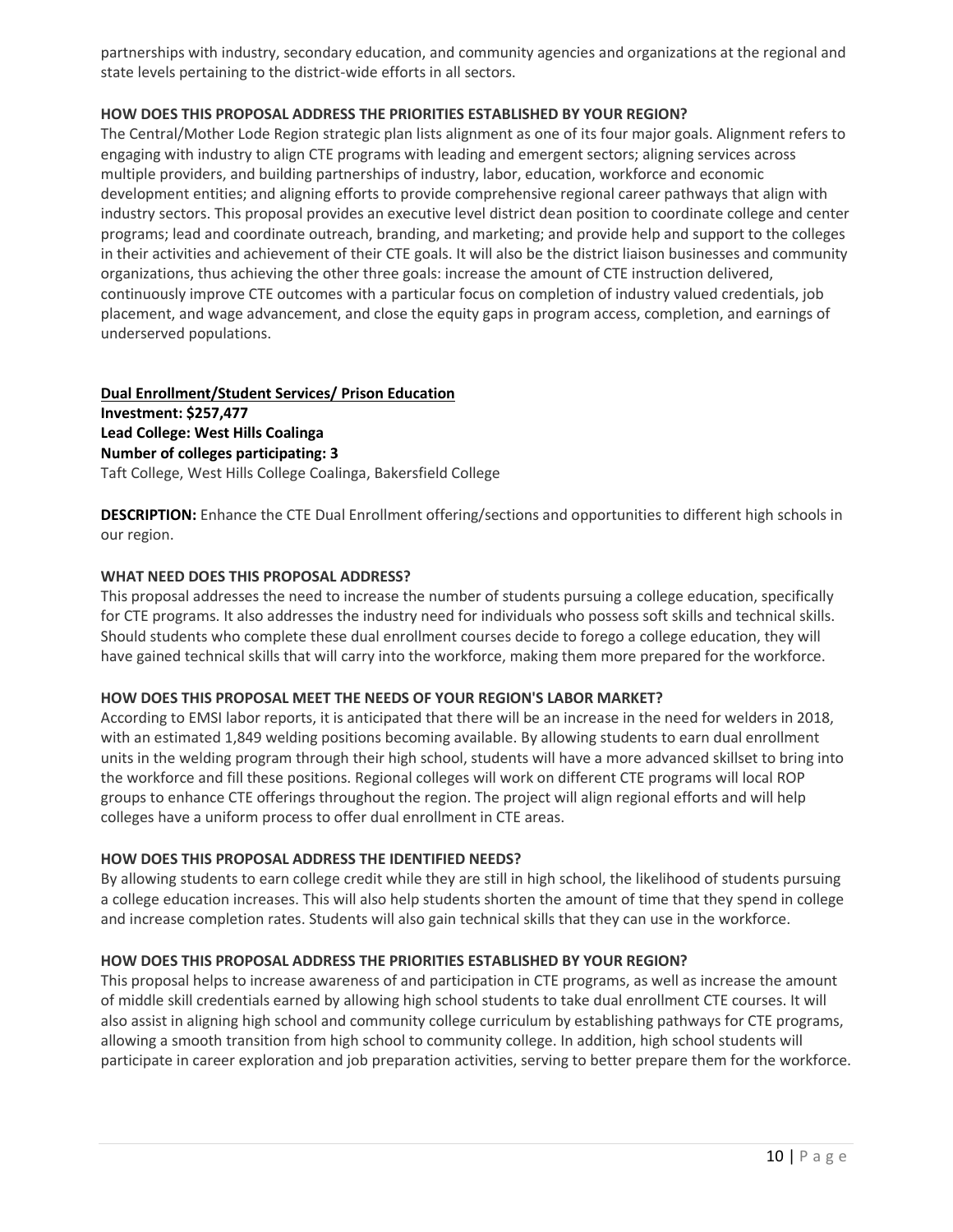**Strong Workforce Oversight - North Central Subregion Colleges Investment: \$399,344 Lead: Modesto Junior College Number of colleges participating: 2** Modesto Junior College, Columbia College

**DESCRIPTION:** The Strong Workforce Oversight proposal will provide Individual college coordination and oversight of SW project implementation, budget and expenditures, and metrics reporting in the Stanislaus/Mother Lode region. Each partnering college will implement administrative oversight to ensure college SW projects are effective and meet state metrics and budget guidelines. Partnering colleges will communicate and share effective practices, processes, and structures.

### **WHAT NEED DOES THIS PROPOSAL ADDRESS?**

Efforts to increase CTE enrollments and completion must be well-coordinated and communicated throughout the service region in order to be effective. Oversight of project implementation will provide support to CTE faculty, establish processes for budget expenditures and record keeping, and measure impact according to proposed metrics. Oversight will include marketing efforts, outreach to potential students, public information on initiatives, proactive board and community SW presentations, and campus wide communication.

### **HOW DOES THIS PROPOSAL MEET THE NEEDS OF YOUR REGION'S LABOR MARKET?**

Administrative oversight will provide overall leadership in the coordination, planning, organization, implementation, evaluation, and policy development for North Central SW programs. College organizational structures will formulate, implement, collaborate, and promote career technical education and economic development throughout the North Central sub-region and in the Central/Mother Lode Region. College SW administrative positions will serve as liaisons between the colleges and the implementation of SW initiatives.

### **HOW DOES THIS PROPOSAL ADDRESS THE IDENTIFIED NEEDS?**

Working with staff and faculty in each college, SW administrators will lead and coordinate efforts in their colleges to ensure the effective delivery of SW strategic planning, project development, communication, and student learning outcomes. Coordination and communication between the North Central sub-region SW programs will improve planning and implementation efforts for ongoing Strong Workforce efforts.

#### **HOW DOES THIS PROPOSAL ADDRESS THE PRIORITIES ESTABLISHED BY YOUR REGION?**

This project addresses all four areas of the Central/Mother Lode Region strategic plan: 1) Communication and Leadership; 2) Curriculum, Programs and Pathways; 3) CTE Student Support Services; and 4) Research and Data. Each of these Strategic Areas are addressed through ongoing discussion, coordination, and sharing of program plans, curriculum, and relevant data in the North Central Sub-region colleges. This will increase the capacity to provide regional career pathways that align with industry needs in the North Central sub-region. This proposal enables each college to design an administrative structure that is unique to their college organization while providing the capacity to coordinate college programs; lead and coordinate outreach, branding, and marketing; and provide help and support to the colleges in their activities and achievement of their SW goals. College SW administrators will share processes and methods that increase degree and certificate completion, job placement, wage advancement, and close equity gaps in program access, completion, and earnings of underserved populations.

## **Workforce Training Coordination - Apprenticeship/Pre-Apprenticeship Investment: \$201,472 Lead: SCCD Number of colleges participating: 3**  Clovis Community College, Fresno City College, Reedley College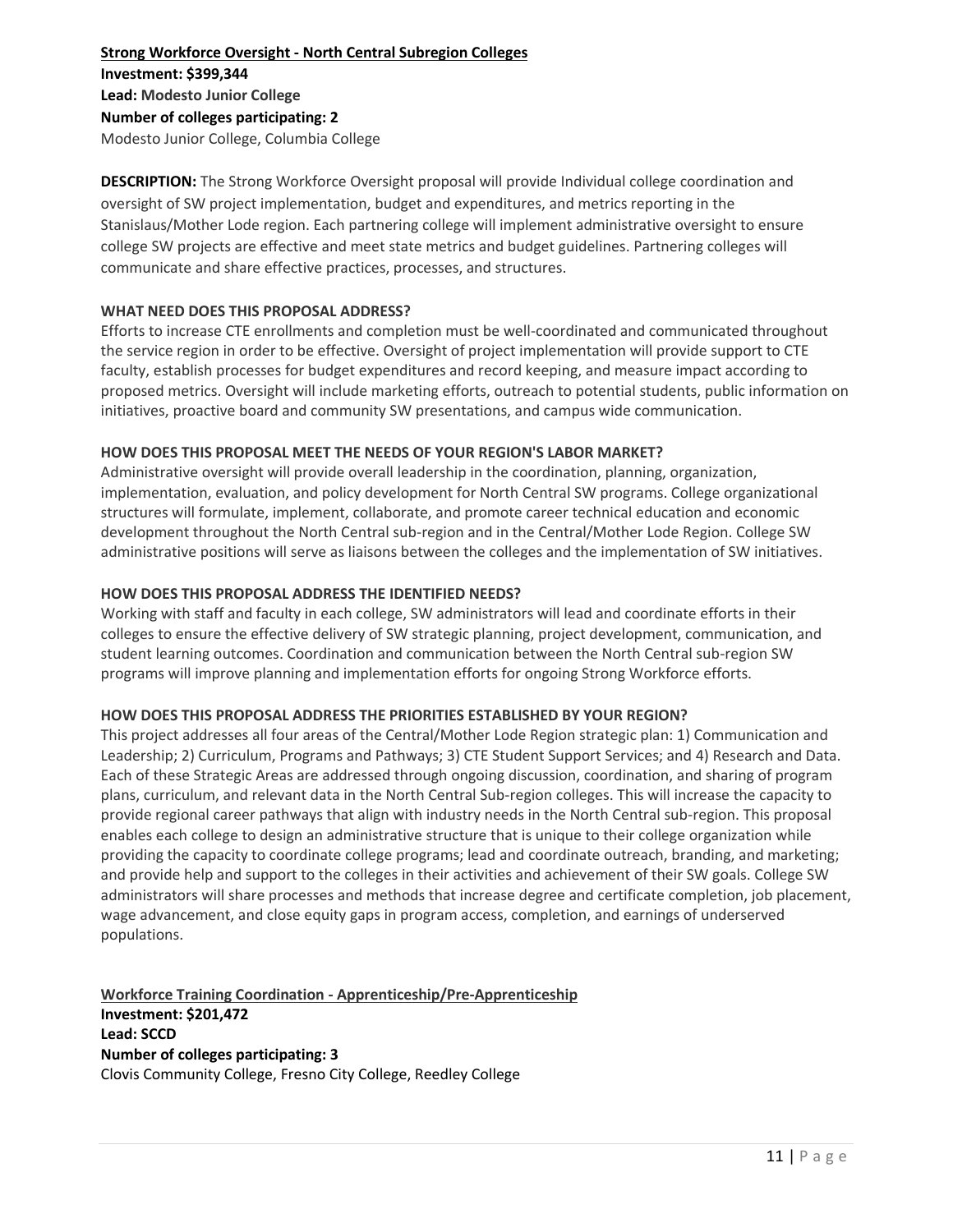**DESCRIPTION**: Support and develop pre-apprenticeship and apprenticeship coordinator position and office that will provide leadership of and coordination to apprenticeship providers and district colleges.

## **WHAT NEED DOES THIS PROPOSAL ADDRESS?**

With the increased need for jobs with sustainable wages and the increased emphasis throughout California on apprenticeship programs, there is a great need for colleges to communicate and work with local companies to develop training opportunities. The complexity of the process to establish pre-apprenticeship and apprenticeship programs with both union led programs and non-union programs requires a knowledgeable, single-point of contact approach, one that represents the entire district in communicating and developing training with one voice.

## **HOW DOES THIS PROPOSAL MEET THE NEEDS OF YOUR REGION'S LABOR MARKET?**

With high unemployment rates, high poverty rates, and high rates of unskilled labor in the Central Valley, it is critical to the economic development of the region to provide a mechanism for the unemployed to become qualified to apply to and be accepted in an apprenticeship program. Establishing pre-apprenticeship programs, in partnership with community organizations, is critical in this process. In concert with this effort, establishing and providing a way for employers to participate in apprenticeship training is also critical. This proposal will provide the help needed by potential students in pre-apprenticeship training leading to apprenticeship training and also provide the help employers need to increase the skill levels of their incumbent workers. Apprenticeship training results in better skilled workers, in long-term jobs, earning a sustainable wage. Apprenticeship has always been a part of the building trades' success, but now more and more employers in sectors like manufacturing have realized it may be the answer to their workforce needs. In terms of workforce skills gap, apprenticeship may be the answer many sectors, including manufacturing, have been seeking.

## **HOW DOES THIS PROPOSAL ADDRESS THE IDENTIFIED NEEDS?**

An identified and knowledgeable coordinator can connect pre-apprenticeship and apprenticeship opportunities to college training programs. At the same time, a coordinator can build partnerships with building trades and both union and non-union employers and provide students with the opportunity to secure sustainable wage jobs. A knowledgeable coordinator who is connected to the community SCCCD serves can be the one voice that links employers to the colleges' programs.

#### **HOW DOES THIS PROPOSAL ADDRESS THE PRIORITIES ESTABLISHED BY YOUR REGION?**

A pre-apprenticeship/apprenticeship coordinator will establish partnerships with community-based organizations, district colleges, and adult education providers resulting in pre-apprenticeship training opportunities for unemployed, high-risk, high-need student populations. Completion of pre-apprenticeship training provides the opportunity for students to become eligible for entry into a registered apprenticeship program and opens the door to high-wage, long-term jobs. Additionally, establishing apprenticeship program partnerships enables employers to increase the skill level of their incumbent workers. The complexity of these processes, procedures, and regulations requires a knowledgeable single-point of contact for employers, building trades, community-based organizations, and Single Employer programs to be their required Local Educational Agency (LEA).

## **Workplace Internship Development Investment: \$2,606,533 Lead College: Merced College**

#### **Number of colleges participating: 11**

Bakersfield College, Cerro Coso Community College, Columbia College, Fresno City College, Merced College, Modesto Junior College, Porterville College, San Joaquin Delta College, Taft College, West Hills College Coalinga, West Hills College Lemoore

**DESCRIPTION:** The Workplace Internship Development Regional Project will focus on students attending community college, with a goal of earning a certificate or associate degree aimed at technical training, with a desire to enter directly into the workforce upon successful completion of their CTE program. Each Workplace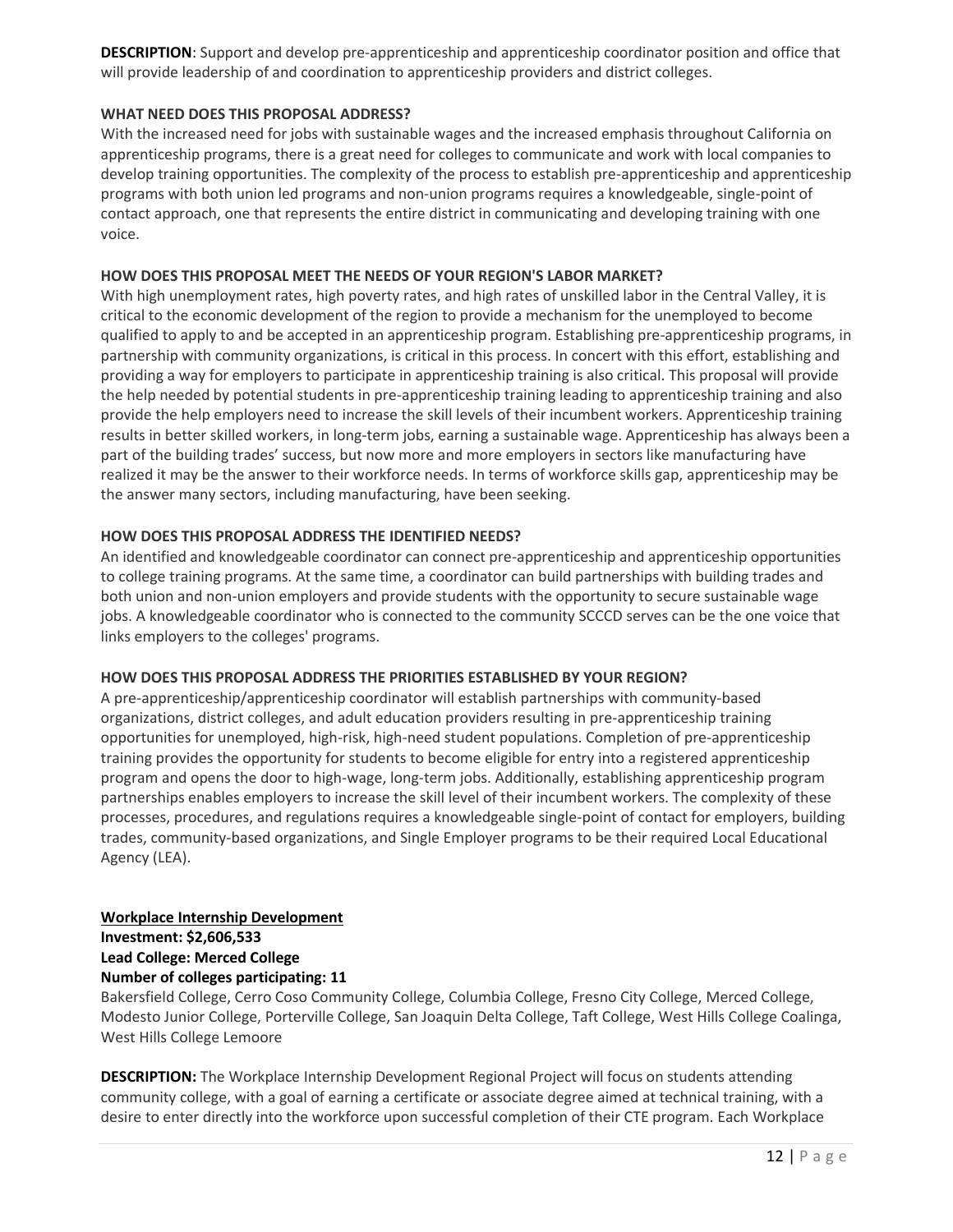Internship Development partnering college would put in place a center that will provide services to assist in internship/job placement that is an integral part of the colleges Career Center or like office. The focus of this office is to provide an opportunity for each CTE program completer to put the skill sets they have developed, to work in a "real world" application. Additionally, the interns will be provided exposure to the culture of the work place that can't be reproduced in a classroom environment. Interns will be exposed to the culture and etiquette of a "real world" job, and a chance to apply the training they have received in their college program. They will gain experience in establishing relationships with work place mentors and receive the "field experience" that is so valued by employers. Providing a pathway to internships is a natural progression to the success of all CTE students.

## **WHAT NEED DOES THIS PROPOSAL ADDRESS?**

This proposal addresses the need to increase the number of program completers on jobs by the 2nd and 4th quarters after completing a CTE degree or certificate.

## **HOW DOES THIS PROPOSAL MEET THE NEEDS OF YOUR REGION'S LABOR MARKET?**

This proposal will coordinate efforts across the region with both industry partners and colleges to place program completers into internships/Jobs that align with their area of study. Colleges will also share best practices and leverage other efforts to maximize the outcome of job placement for each college.

### **HOW DOES THIS PROPOSAL ADDRESS THE IDENTIFIED NEEDS?**

The workplace Internship Development Office will employ a Manager/Job Developer, and secretarial support staff. The duties of the office would include: 1. Industry Partnership Internship Development Relations 2. CTE program completer Internship facilitation 3. Business mentor partnership development 4. Graduate employment follow-up data collection 5. Employability training for potential interns (Resume writing, letter of application writing, mock interview training, employment application completion, etc.) 6. Coordinate with Career Counseling upon student placement in CTE programs. 7. Coordinate services with entities such as EDD, WIB to promote enrollment of the un or under employed.

## **HOW DOES THIS PROPOSAL ADDRESS THE PRIORITIES ESTABLISHED BY YOUR REGION?**

This proposal addresses the need to increase the number of program completers on jobs by the 2nd and 4th quarters after completing a CTE degree or certificate.

## **PROJECTS IN-COMMON/10% REGIONAL SET-ASIDE**

## **CRC CTE Marketing & Outreach: Parents, Students, Workforces Dev't Partners, Industry/Employers Investment: \$700,000**

### **Lead: CRC**

## **Number of colleges participating: 14**

Bakersfield College, Clovis Community College, Cerro Coso Community College, College of the Sequoias, West Hills College Coalinga, West Hills College Lemoore, Fresno City College, Merced College, Modesto Junior College, Porterville College, San Joaquin Delta College, Taft College, Reedley College, Columbia College

**DESCRIPTION:** For the first SWP allocation, College CEOs and the CRC Steering Committee have prioritized a Regional Marketing and Outreach project for the majority of the 10% set-aside. The project will develop a multimedia, multi-pronged approach to marketing CTE programs regionally and will leverage regional efforts with statewide "projects in common" efforts related to branding and outreach to students and to employers. The statewide branding and outreach effort is already underway. The regional consortium will convene a marketing committee with regional representation to develop a Request-for-Proposal. Depending on the scope of the campaign, it might be divided into phases. In regards to the CCCCO, they will be investing \$3M if the regions statewide can match \$3M toward a CTE Rebranding effort. The region's match would go toward customizing the outreach: 1) specific to the region's sectors and employer partners/voices; and, 2) specific to the ground-game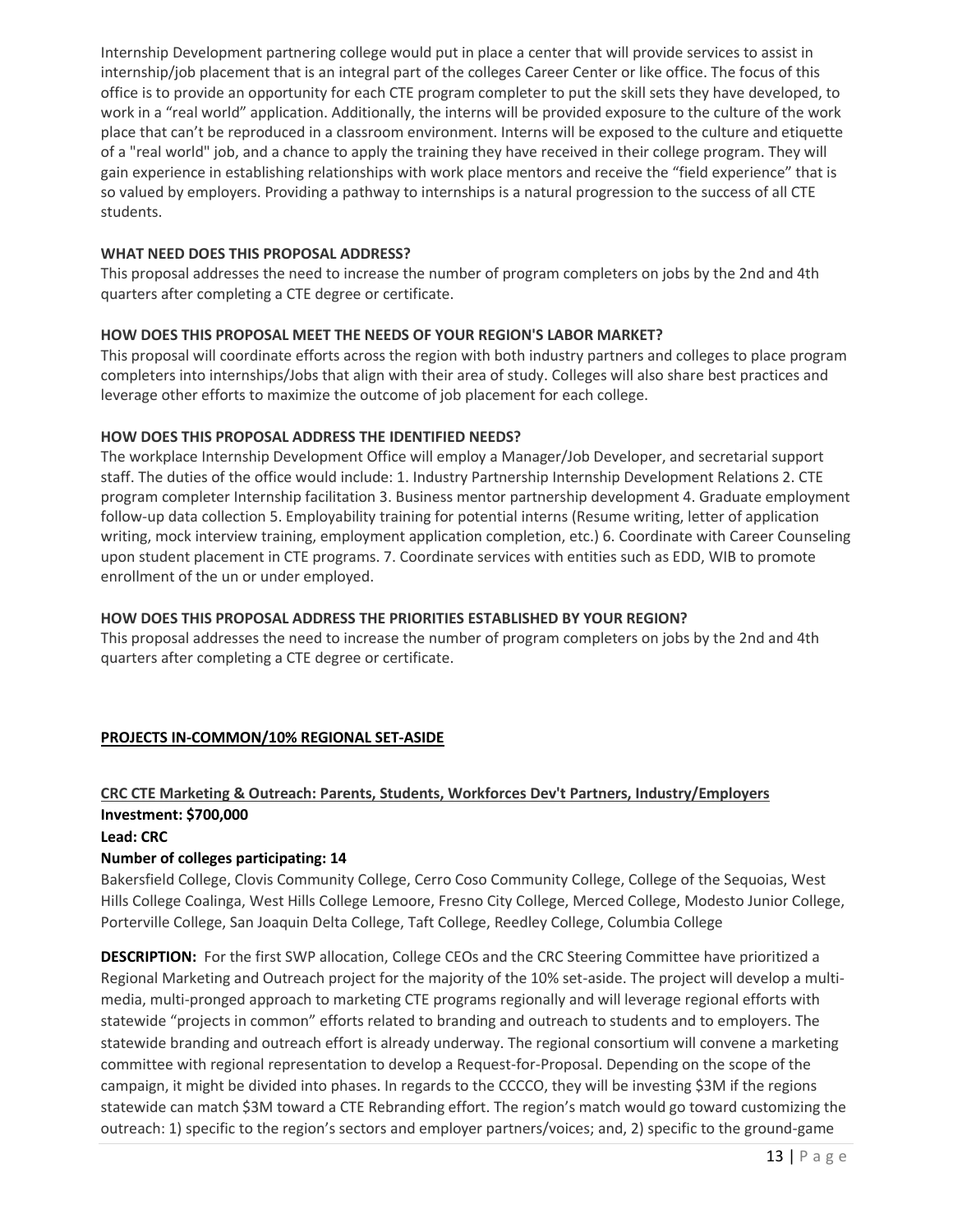needed in each region to get in front of underserved students/families so they better understand their higher education options. The CCCCO has retained the services of renowned Public Relations firm Ogilvy to do an environmental scan and set a path forward on how the \$3M of state funds will be deployed. The CCCCO feels it is important to keep consistency in the look and feel for how an outreach campaign is deployed lest we undermine its effectiveness and continue to confuse employers/students. It is anticipated the RFP will be issued in late 2017. The successful contractor will be expected to coordinate with the CCCCO's re branding efforts, as well as with individual CTE marketing efforts at CRC districts and colleges.

## **WHAT NEED DOES THIS PROPOSAL ADDRESS?**

CTE's share of statewide community college enrollment (FTES) declined from 31.3% in 2000/2001 to 28.2% in 2013/2014. While non-CTE FTES increased 16.2% during this time period, CTE FTES remained about the same. Overall, in years when total FTES increases, the percentage increase for CTE tends to be lower than for non-CTE. In years when total FTES decreased, the percentage decrease in CTE tends to be greater than for non-CTE. This pattern has been observed in the Central/Mother Lode region as well as statewide. The colleges in the Central/Mother Lode region seek to increase enrollments in their CTE programs. A coherent message of CTE programs leading to careers across the region is desired. The State Chancellor's office has retained the services of renowned public relations firm Ogilvie to do an environmental scan and set a path forward on to deploy up to \$3 million of state funds. This project aims to ensure that the Central/Mother Lode regional plan is to be coordinated with that plan. In addition, the public workforce system engages employers by program, with different people from different organizations calling employers to hire their participants. Each college does its own marketing of its career technical education programs to employers; there is no cohesive, coherent message to all employers in the region.

## **HOW DOES THIS PROPOSAL MEET THE NEEDS OF YOUR REGION'S LABOR MARKET?**

CTE enrollments have been in decline throughout the region over the past decade. However, the gap between job openings and the availability of qualified applicants is expected to increase to over one million jobs statewide by 2025. The number of students enrolling in CTE programs in the region and statewide is not expected to fill that gap. Strong Workforce Program local funds will provide additional CTE training opportunities, but students must learn that they are available and that they offer the ability to earn a living wage. In addition, regional partners identified several cross-sector employer needs/priorities by utilizing the findings from multiple sector studies. The top priority is for workers with strong soft skills – communication, professionalism, critical thinking, problem solving, etc. These soft skills make the difference in securing and retaining employment; previous work experience also is key for many well-paying middle-skill occupations, and employers across sectors report the need for more experienced workforce. Regional employers have difficulties finding qualified employees and are interested in new ways to find and cultivate new talent. They indicate that industry-based certifications are an indicator to employers of a job candidate's technical proficiency. While some businesses surveyed (particularly in advanced manufacturing) indicated a strong interest in partnering with the community colleges for internships and company tours, many were not aware of the training programs that the community colleges offer or how they could partner with the colleges to find a qualified work force.

#### **HOW DOES THIS PROPOSAL ADDRESS THE IDENTIFIED NEEDS?**

This proposal addresses the identified needs by hiring a marketing firm to develop a regional marketing plan focused on increasing both student and employer involvement in the community colleges, implementing that regional plan, and coordinating with local college and state marketing.

## **HOW DOES THIS PROPOSAL ADDRESS THE PRIORITIES ESTABLISHED BY YOUR REGION?**

Marketing regional and local CTE programs is a high priority within the CRC; and identified in alignment with the regional strategic plan, as well as with the goals of the CRC strategic plan.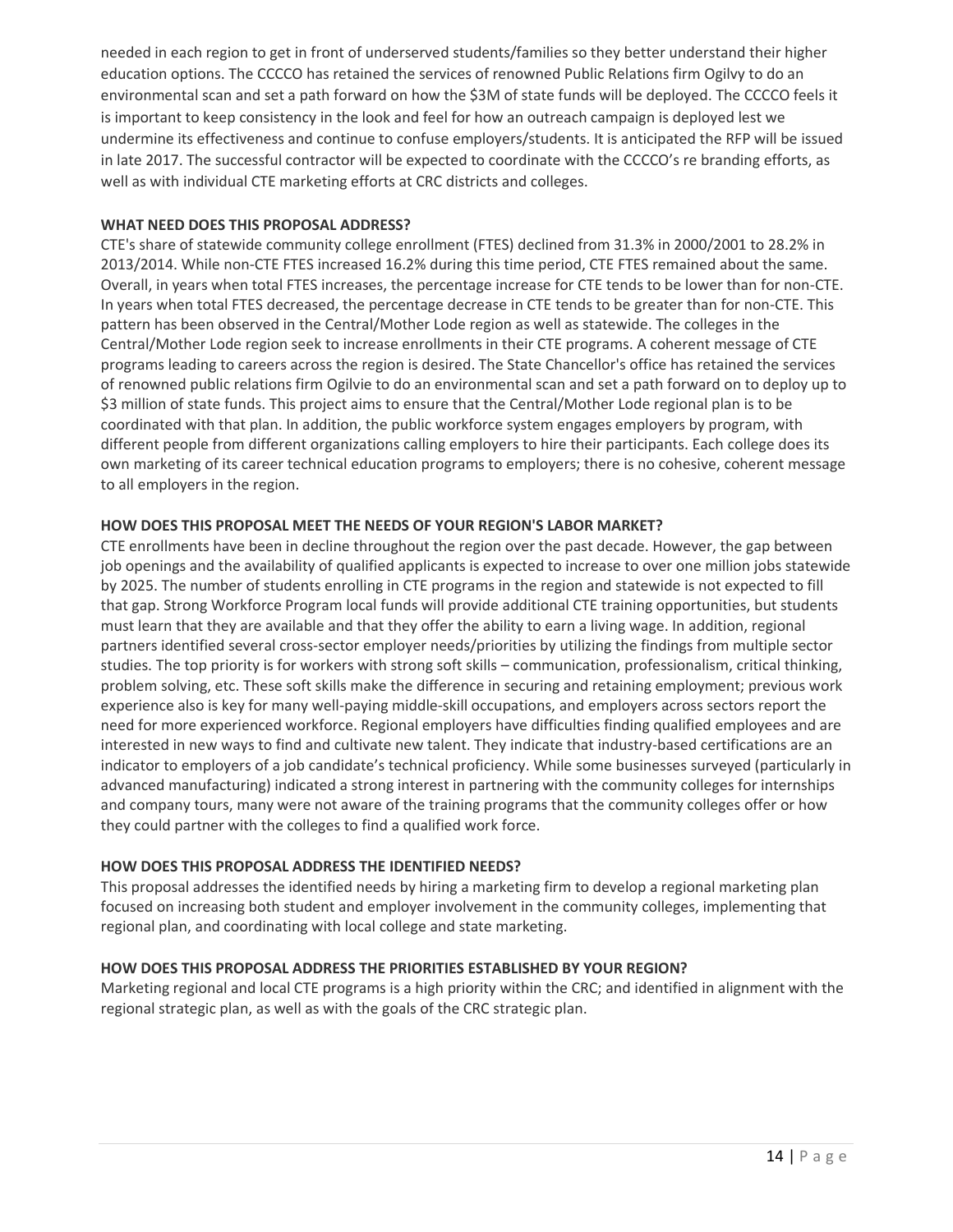#### **CRC Projects-In-Common/10% Regional Set-Aside beyond Marketing –TBD**

## **Investment: \$78,000**

## **Lead: CRC**

## **Number of colleges participating: 14**

Bakersfield College, Clovis Community College, Cerro Coso Community College, College of the Sequoias, West Hills College Coalinga, West Hills College Lemoore, Fresno City College, Merced College, Modesto Junior College, Porterville College, San Joaquin Delta College, Taft College, Reedley College, Columbia College

**DESCRIPTION**: The CRC Steering Committee has tentatively prioritized the following projects, in order, as funding allows, after the marketing priority: STEM/STEAM Teacher Pipeline, Employability/Soft Skills (New World of Work is a 21st Century Skills Program), and Early Career Exploration (Get Focused/Stay Focused).

**WHAT NEED DOES THIS PROPOSAL ADDRESS?** A description of each of those program is as follows:

 *Scale Regional STEM/STEAM Teacher Pipeline:*To remedy the statewide teacher shortage and to bring more diversity into the STEM/STEAM teaching pipeline, every region needs to produce a fair share of this workforce need. The STEM/STEAM Teacher Preparation Pipeline has sought to align Career and Technical Education curriculum and student support services as a way to establish pipelines for students interested in teaching in today's STEM/STEAM fields. During the 2014-2015 school year, the TPP campuses came together and created a state-wide collaborative. This collaborative focuses on the continuing development of a model of quality teacher preparation that includes career exploration, contextualized learning opportunities, teacher recruitment and retention, and the development of a quality teacher preparation model of collaboration that is currently shared regionally, statewide and beyond.

West Hill College Lemoore is one of ten Teacher Preparation Pipeline (TPP) community colleges in California. The TPP was established in 2006 by the California Community Colleges Chancellor's Office to address the statewide shortage of teachers. The goal of the program is to provide additional support to those individuals that desire to enter the teaching field. The program supports community college students and industry professionals obtain the education, experience, and credentials needed to become a teacher. Ten California Community Colleges have joined together with businesses and workforce development partners to encourage and support our future teachers. The focus of the program is Science, Technology, Engineering and Mathematics (STEM) fields as well as Career and Technical Education (CTE) such as welding, automotive, electronics, HVAC and many others. The CRC will work with WH Lemoore to support efforts to expand this program.

- *Employability/Soft Skills:*The New World of Work is a 21st Century Skills Program that emphasizes curricular and employability skills and is quickly raising the workforce preparation of students in our system. Thirteen community colleges have piloted the New World of Work with positive outcomes and results. The New World of Work is currently funded by the California Community College Chancellor's Office Doing What Matters initiative and collaborates with employers, workforce development boards, educators, and research organizations across the country to build 21st Century Employability Skills. A series of webinars is being offered to K-12, Chief Student Services Officers, CTE Deans, counselors, instructional faculty, and student services professionals throughout our system to raise awareness levels of a suite of tools that will benefit student completion efforts.
- *Early Career Exploration:* The Get Focused/Stay Focused curriculum has been effectively tested in high schools by several community colleges in all seven regions in the state for use with over 80,000 secondary level students. Who am I? What do I want? How do I get it? – These are three questions that are keys to student success, and three questions that should be answered before selecting a guided pathway. Career Choices and Changes, and My10yearPlan help students answer these questions while facilitating a planning process that: